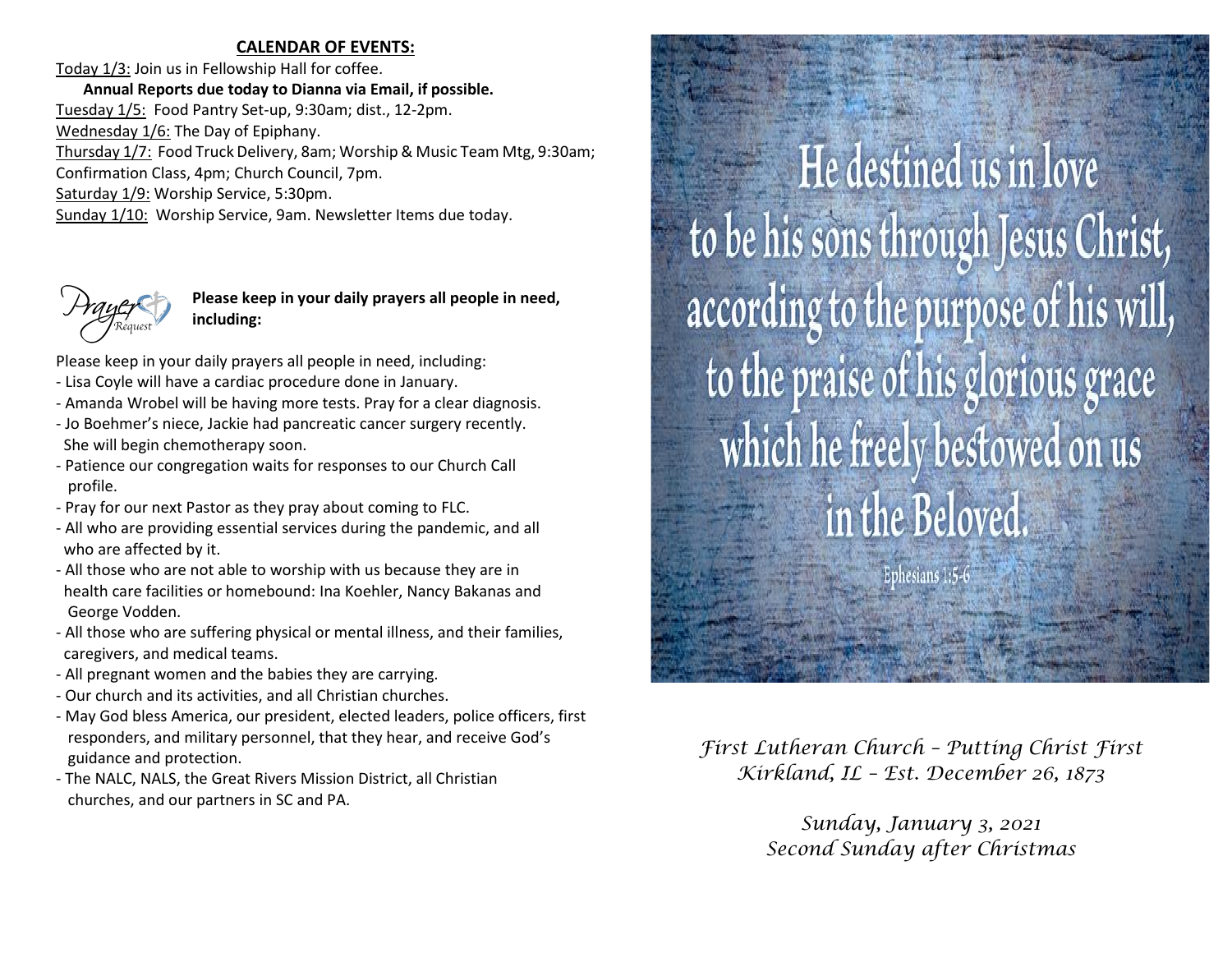# *First Lutheran Church – Putting Christ First*

**Second Sunday after Christmas – Sunday, January 3, 2021**

**A WARM WELCOME TO ALL** who are worshiping with us today! We hope that the service will be a joy and blessing to you.

**LBW**, green hymnal \*Please stand as able.

Prelude

Welcome and the Announcements

# Order of Service

| *Brief Order for Public Confession         | P. 77         |
|--------------------------------------------|---------------|
| *Opening Hymn: "Infant Holy, Infant Lowly" | <b>LBW 44</b> |
| *Apostolic Greeting and Kyrie              | P. 78         |
| *This Is the Feast                         | P. 81         |
| *Prayer of the Day                         |               |

Children's Sermon

First Reading 1 Kings 3:4-15

<sup>4</sup>The king went to Gibeon to sacrifice there, for that was the great high place. Solomon used to offer a thousand burnt offerings on that altar. <sup>5</sup>At Gibeon the Lord appeared to Solomon in a dream by night, and God said, "Ask what I shall give you." <sup>6</sup>And Solomon said, "You have shown great and steadfast love to your servant David my father, because he walked before you in faithfulness, in righteousness, and in uprightness of heart toward you. And you have kept for him this great and steadfast love and have given him a son to sit on his throne this day. <sup>7</sup>And now, O Lord my God, you have made your servant king in place of David my father, although I am but a little child. I do not know how to go out or come in. <sup>8</sup>And your servant is in the midst of your people whom you have chosen, a great people, too many to be numbered or counted for multitude. <sup>9</sup>Give your servant therefore an understanding mind to govern your people, that I may discern between good and evil, for who is able to govern this your great people?" <sup>10</sup>It pleased the Lord that Solomon had asked this. <sup>11</sup>And God said to him, "Because you have asked this, and have not asked for yourself long life or riches or the life of your enemies, but have asked for yourself understanding to discern what is right,  $12$ behold, I now do according to your word. Behold, I give you a wise and discerning

# **CALL COMMITTEE UPDATE**

Our congregational profile and video should be soon in the email box of the NALC. They will put it on their website and all the NALC pastors will receive a copy. All of the Pastors will be praying for First Lutheran Church and other churches that are looking for a new pastor.

# **OUR PART** - **PRAYER!**

- \* Pray that our congregational profile and a video of the church and parsonage will be submitted without problems to the NALC.
- \* Pray that our profile & video will be on the NALC website shortly after they receive it.
- \* Pray that we will have interest in our church and that we will be able to begin interviewing soon.
- \* Pray that God is preparing the heart of our new pastor.
- \* Pray that we will be patient during this process. The average time is almost nine months.
- \* Pray for Pastor Phil Gronbach and for his ministry to First Lutheran.
- \* Pray to God, Thanking Him that he has provided Pastor Phil Gronbach as our interim Pastor.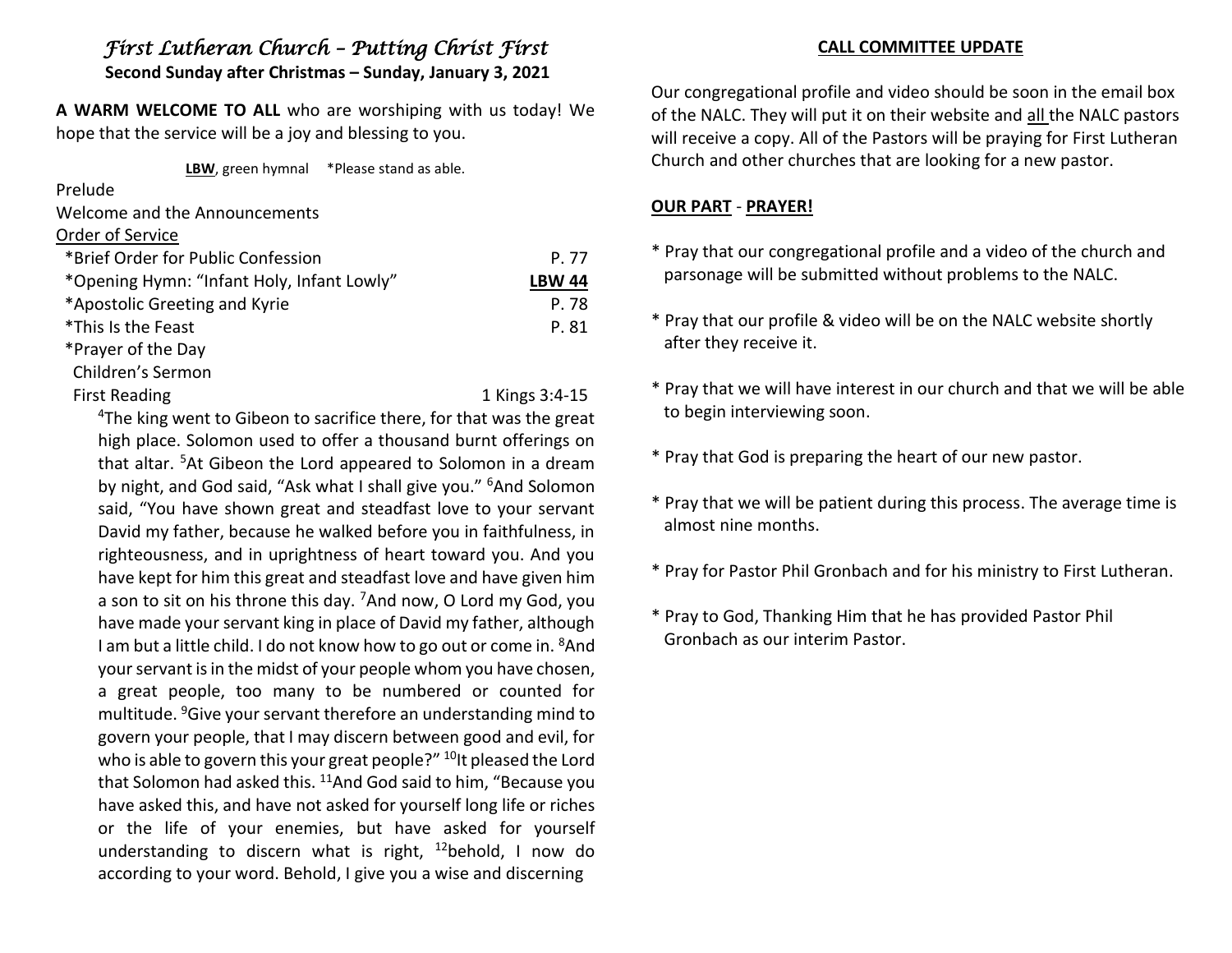

We need bell ringers. Please consider learning to be a bell ringer by staying after worship service TODAY for a short lesson.

# **YOUR 2021 OFFERING ENVELOPES WILL BE MAILIED TO YOUR HOME ADDRESS.**

If you didn't have envelopes in 2020, but would like some for 2021, speak to Dianna Wittwer. Please Note: Contributions are entered by envelope numbers. Please make sure to use 2020 envelopes for the rest of the year. Envelope numbers have changed for 2021 and are RED in color. Thank you! See Dianna Wittwer with any questions or call me: 815-522-3886 or 815-378-6654.





ANNUAL MEETING will be on Sunday, January 31st. **Annual reports are due Sunday, January 3rd**; report booklets will be available Saturday, January 16<sup>th</sup>. You

may email them to Dianna at **secretary@kirklandflc.org.**

# **Next Week's Readings:**

Genesis 1:1-5; Psalm 29; Romans 6:1-11; Mark 1:4-11

mind, so that none like you has been before you and none like you shall arise after you.  $^{13}$ I give you also what you have not asked. both riches and honor, so that no other king shall compare with you, all your days. <sup>14</sup>And if you will walk in my ways, keeping my statutes and my commandments, as your father David walked, then I will lengthen your days."  $15$ And Solomon awoke, and behold, it was a dream. Then he came to Jerusalem and stood before the ark of the covenant of the Lord, and offered up burnt offerings and peace offerings, and made a feast for all his servants.

Psalm 119:97-104 (read responsively by whole verse) P. 276

# Second Reading Ephesians 1:3-14

<sup>3</sup>Blessed be the God and Father of our Lord Jesus Christ, who has blessed us in Christ with every spiritual blessing in the heavenly places, <sup>4</sup>even as he chose us in him before the foundation of the world, that we should be holy and blameless before him. In love <sup>5</sup>he predestined us for adoption to himself as sons through Jesus Christ, according to the purpose of his will, <sup>6</sup>to the praise of his glorious grace, with which he has blessed us in the Beloved. <sup>7</sup>In him we have redemption through his blood, the forgiveness of our trespasses, according to the riches of his grace, <sup>8</sup>which he lavished upon us, in all wisdom and insight  $9$ making known to us the mystery of his will, according to his purpose, which he set forth in Christ  $10$ as a plan for the fullness of time, to unite all things in him, things in heaven and things on earth.  $11$ In him we have obtained an inheritance, having been predestined according to the purpose of him who works all things according to the counsel of his will,  $12$ so that we who were the first to hope in Christ might be to the praise of his glory.  $13$ In him you also, when you heard the word of truth, the gospel of your salvation, and believed in him, were sealed with the promised Holy Spirit,  $14$ who is the guarantee of our inheritance until we acquire possession of it, to the praise of his glory.